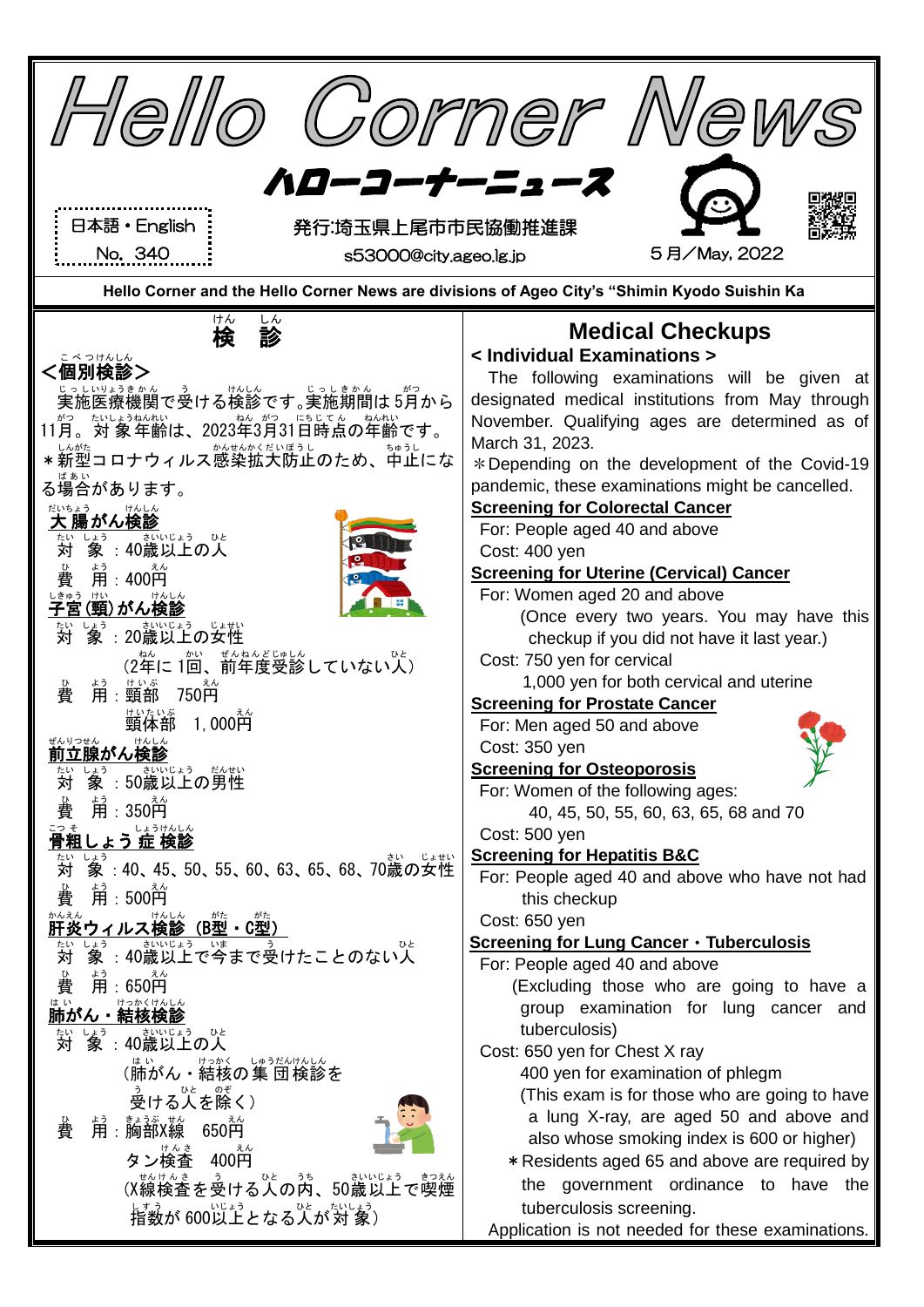\*65歳以上の人は、故令で結核検診を受けること 。。。。。<br>を義務付けています。

これらの検診は申し込み不要。対象者には 4月下旬 に<sub>受診券を送りましたので、実施医療機関に予約して</sub> 受診 じゅしん してください。受診券 じゅしんけん は、実施 じっし 期間 きかん が終わる お 11月 がつ 30 <sub>にもすい</sub><br>日(水)まで大切に保管してください。

### 20~30歳代 さいだい ヘルスチェック

<u>おしょうしょくばっぱん。る</u><br>対 象 :職場で健診を受ける機会のない 20~39歳の人 サんきないよう しんたいけいそく けつあつ じょう ひけつ けっとうけんきなど 費 ひ 用 よう :950円 えん

#### <sub>せいじんしかけんこうしんさ</sub><br>成人歯科健康診査

<sub>たい しょう</sub><br>対 象 :40歳以上の人



費 ひ 用 よう :600円 えん

、<br>(外 出 困難な人のための訪問歯科は、1,500円) これらの検診の申し込みは、、薬し、にほけん<br>これらの検診の申し込みは、 東 ・西保健センター、 ほけんねんきんか、しゃくしょ。しゅっちょうじょ こうみんかん<br>保険年金課(市役所1階)、各支所・出 張 所・公民館で <u>なくお</u>。<br>直 接 、または、上尾市健康カレンダーについている もうしこみしょ ひょうじこう。 かいこう こうまう<br>申 込 書 に必要事項を書いて、西保健センターへ郵送ま たはファックスしてください。受診券 じゅしんけん が届 とど いたら、実施 じっし 医療 いりょう 機関 きかん に予約 よやく し受診 じゅしん してください。

→ 远保健センター

(〒362−0074 春日2−10−33) Tel. 048-774-1411 / Fax 048-776-7355

## し。<sub>がた</sub><br>新型コロナワクチン追加接種

。……。……。<br>3回目接種の対 象に、12歳~17歳の人が追加されま した。接種券発送スケジュールについは、市ホームペ ージをご覧 らん ください。

[https://www.city.ageo.lg.jp/page/293364.html#sch](https://www.city.ageo.lg.jp/page/293364.html#schedule) [edule](https://www.city.ageo.lg.jp/page/293364.html#schedule) 接種券が届き次第予約が可能です。

## 問い合わせ と あ

しいが、<br>市新型コロナウイルスワクチン接種コールセンター Tel.0570-002-203

こぜん。」<br>午前9時〜午後5時 土日 祝 を除く 英語 えいご ・中国語 ちゅうごくご ・韓国語 かんこくご でも対応 たいおう

<sub>さいたまけん</sub><br>埼玉県 : SIA コロナホットライン Tel.048-711-3025 まいにち じかん<br>毎日24時間



<https://sia1.jp/foreign/coronahotline/>

→ 健康増進課 Tel. 048-774-1411 / Fax 048-776-7355

20言語 げんご

Checkup tickets were sent out to eligible residents at the end of April. Please make a reservation with one of the designated medical institutions where you wish to have the checkup. You are advised to keep your checkup ticket until the checkup period ends on November 30 (Wed.).

#### **Health Checkups for People in Their 20s ~ 30s**

- For: People aged 20 to 39 who do not have an opportunity to receive health checkups at their place of work
- Examination: physical measurement, blood pressure, urine・anemia・blood glucose tests Cost: 950 yen

#### **Dental Health Checkup for Adults**

For: People aged 40 and above Cost: 600 yen



(Home visit checkups are available for residents who have difficulties going out, for the fee of 1,500 yen)

To apply for these checkups, please come to Higashi・Nishi Hoken Center (East・West Public Health Center), Hoken-nenkin-ka (Health Insurance & Pension Section, 1F of City Hall), its branch offices or public halls. Or you can fill out an application form included in the Ageo City Health Calendar and send or fax it to Nishi Hoken Center. After receiving your checkup ticket, please make a reservation with one of the designated medical institutions where you wish to have the checkup.

→ Nishi Hoken Center

(〒362-0074 Kasuga 2-10-33) Tel. 048-774-1411 Fax 048-776-7355



#### **Third Covid-19 Vaccinations**

Residents aged 12 to 17 are now eligible to receive the third vaccination. To view the schedule for sending vaccination tickets, visit the city website. [https://www.city.ageo.lg.jp/page/293364.html#sched](https://www.city.ageo.lg.jp/page/293364.html#schedule) [ule](https://www.city.ageo.lg.jp/page/293364.html#schedule) You can make an appointment as soon as you receive your ticket.

#### **Inquiries**

Ageo City Covid-19 Vaccination Call Center Tel. 0570-002-203

9:00 a.m.  $\sim$  5:00 p.m.

Excluding weekend and national holidays Support in English, Chinese and Korean is available.

Saitama Prefecture: SIA Covid-19 Hotline Tel. 048-711-3025

Available 24 hours a day in 20 languages <https://sia1.jp/foreign/coronahotline/>

→ Kenkozoshin-ka (Health Promotion Section) Tel. 048-774-1411 / Fax 048-776-7355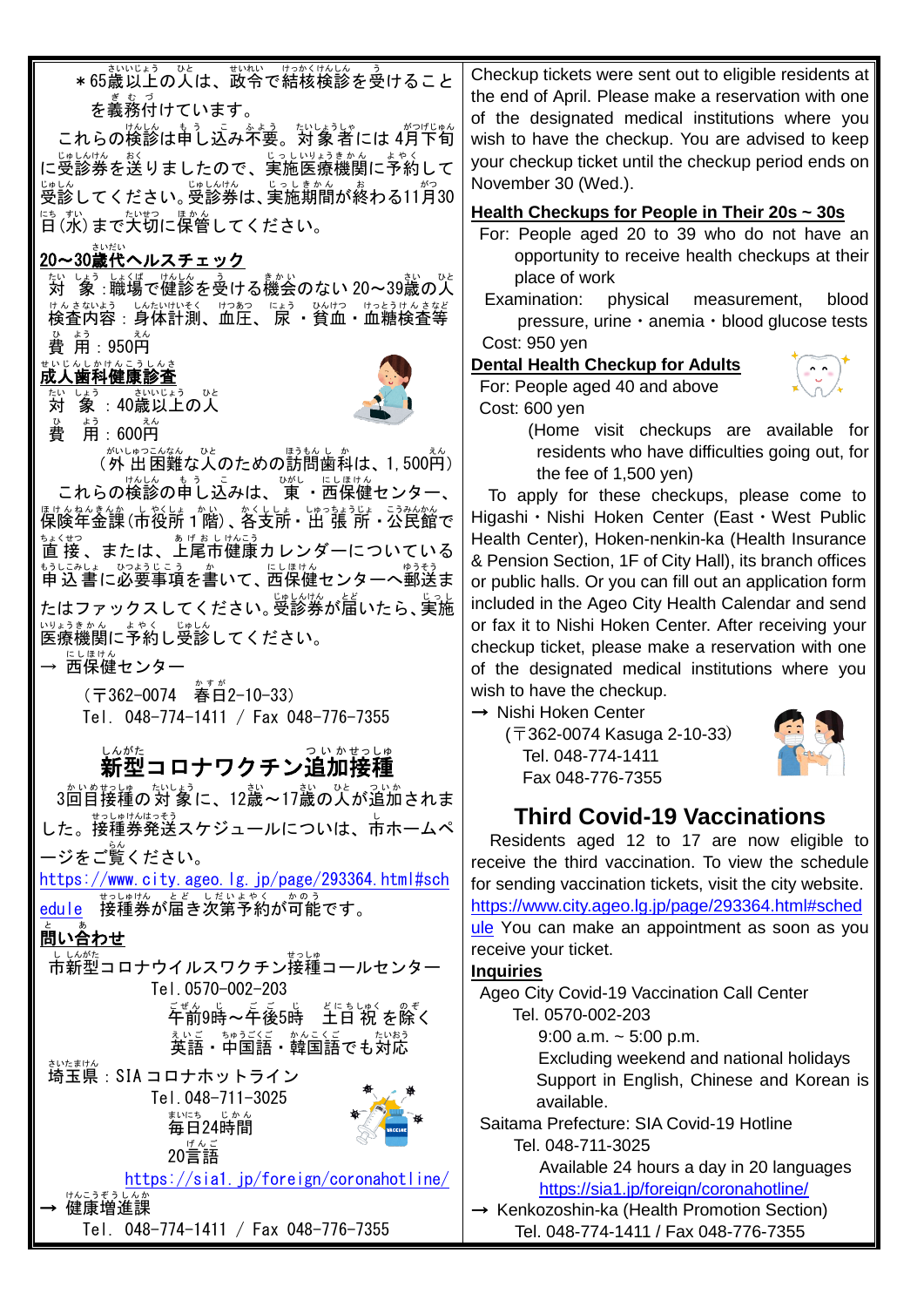#### 児童 虐 待 じどう ぎゃくたい

<sub>じどう ぎゃくたい しゅかぜんたい しゅいけつ ひょう ぎゃくたい しょかいぜんたい かいけつ すいかい しゅかい かいけつ さんだい ですする</sub> <sup>゠ぎゃくたい</sup><br>「虐 待 ?」と思ったら、不確実な場合でも、いち早く下記 までご連絡ください(匿名でも可)。秘密は守ります。 <u>じどうそうだんじょもいっ</u><br>児童相談所全国共 通ダイヤル : Tel. 189 <sub>こ</sub><br>子ども家庭総合支援センター : Tel.048-783-4964 / Fax 048-774-5342 <sub>けんちゅうおうじょうそうだ。</sub><br>県中 央児童相談所:Tel. 048-775-4152 ま<sub>げおけい</sub>。<br>**上尾警察署:Tel.048-773-0110** <sub>まんきゅう</sub> <sub>ばあい</sub><br>|緊 急 の場合は、110番! ゠<br>子ども大学あげお・いな・おけがわ <sub>だいがく</sub><br>大学のキャンパスなどで大学の先生や各種専門家が  $\overset{\scriptscriptstyle 1}{\phantom{}_{\sim}}$ 教えてくれる、子どものための大学です。詳しくは、 \*;。:,。 <ば<br>学校で配られるチラシまたは市ホームページをご覧く ださい。 と き:6月18日(土)、6月25日(土) フ<sup>゙゙゙゙</sup>゚ヮ゙ぅ (ニ゙ぅ (ヾ)<br>7月16日(土)、8月24日(水) ところ : 聖学院大学(戸崎1-1) にほんやっかが淡 (伊奈町小室10281) 。<sub>『おもしぜんがくじゅうかん</sub><br>上尾市自然学 習館 (上尾市畔吉178) ホハ しょぅ ぁゖぉゎ ―ぉゖゕゎし ぃゑ薪 」ょ゙゙ゎい゙ぅ゙゙゙ヅ゙ゝ • 6年生 。<br>費 。<br>用:1, 000ല 定 てい )。<br>眞:40人(応募者多数の場合は抽 選) もぅしこ もぅしこぁしょ<br>申込み : 申 込 書 (チラシにある。市ホームページか らダウンロード可)に必要事項を書いて <u>まくせつ。ゆうそう</u><br>直 接 か郵送、または、往復はがき (1人 1枚 まい )に学校名 がっこうめい 、学年 がくねん 、児童 じどう 氏名 しめい (ふりがな)、 ᠊᠊᠊᠊᠊៲៶៱៱៱៹៹៰<br>生年月日、性別、保護者氏名、住 所、電話 <sub>ばんごう きんきゅうれんらくきき。</sub><br>番号、緊 急 連絡先 、メールアドレス、参加者 <sub>ほんにん ぉぅぼどぅぇ。。。<br>本人の応募動機を書いて、5月23日(月)まで</sub> 、ひっちゃく、 しょうがいがくしゅうか。<br>(必 着 )に 生 涯 学習課 (〒362−8501 本 町  $3-1-1$ )  $\sim$ 。 \*桶川市・伊奈町にお住まいの方は、申込み方法が異な りますので、それぞれの役所(役場)にお問い合わせく ださい。 \*新型コロナウィルス感染拡大防止の ため、<sup>ちゅうし</sup> る場合があります。 → 生涯学習課

> Tel.048-775-9490 Fax 048-776-2250

## **Child Abuse Alert**

Child abuse is a problem that needs to be solved by society as a whole. If you witness or experience a situation which might be considered child abuse, please contact any office listed below quickly. Your call is anonymous, and strictly confidential.

General phone number for Child Consultation Center: Tel.189

Child & Family General Support Center: Tel. 048-783-4964 / Fax 048-774-5342 Prefectural Central Child Consultation Center: Tel. 048-775-4152 Ageo Police Department (Keisatsusho): Tel. 048-773-0110. In case of emergency, call 110!

### **University for Children Living in Ageo, Ina and Okegawa**

Children will have the opportunity to learn from college teachers and experts in various fields at locations such as college campuses. For more information, please refer to the flyer distributed at schools, or visit the city website.

When: June 18 (Sat), June 25 (Sat), July 16 (Sat), August 24 (Wed)

Where: Seigakuin University (Tozaki 1-1) Nihon Pharmaceutical University

(Inamachi Komuro 10281)

Ageo-shi Nature Learning Hall

(Ageo-shi Azeyoshi 178)

For: 5~6<sup>th</sup> graders living in Ageo-shi, Okegawa-shi or Ina-machi

Cost: 1,000 yen

Number: 40 people (A drawing will be held in case of too many applicants)

Application: Fill out an application form (included in flyers or downloadable from the city website) and bring or send it to, or write the following information on a return postcard (1 postcard per child): child's name (with phonetical spelling), name of school, grade, birthday, gender, their guardian's name, home address, phone number, emergency contact number, email address and the reason why you want to participate in this event, and send it to Shougaigakushu-ka  $(\bar{\tau}362-8501)$  Honcho 3-1-1) with arrival no later than May 23 (Mon.).

\*If you live in Okegawa-shi or in Ina-machi, please ask your municipality office about application which might be different from that for Ageo residents.

\*Depending on the development of the Covid-19 pandemic, this event might be cancelled.